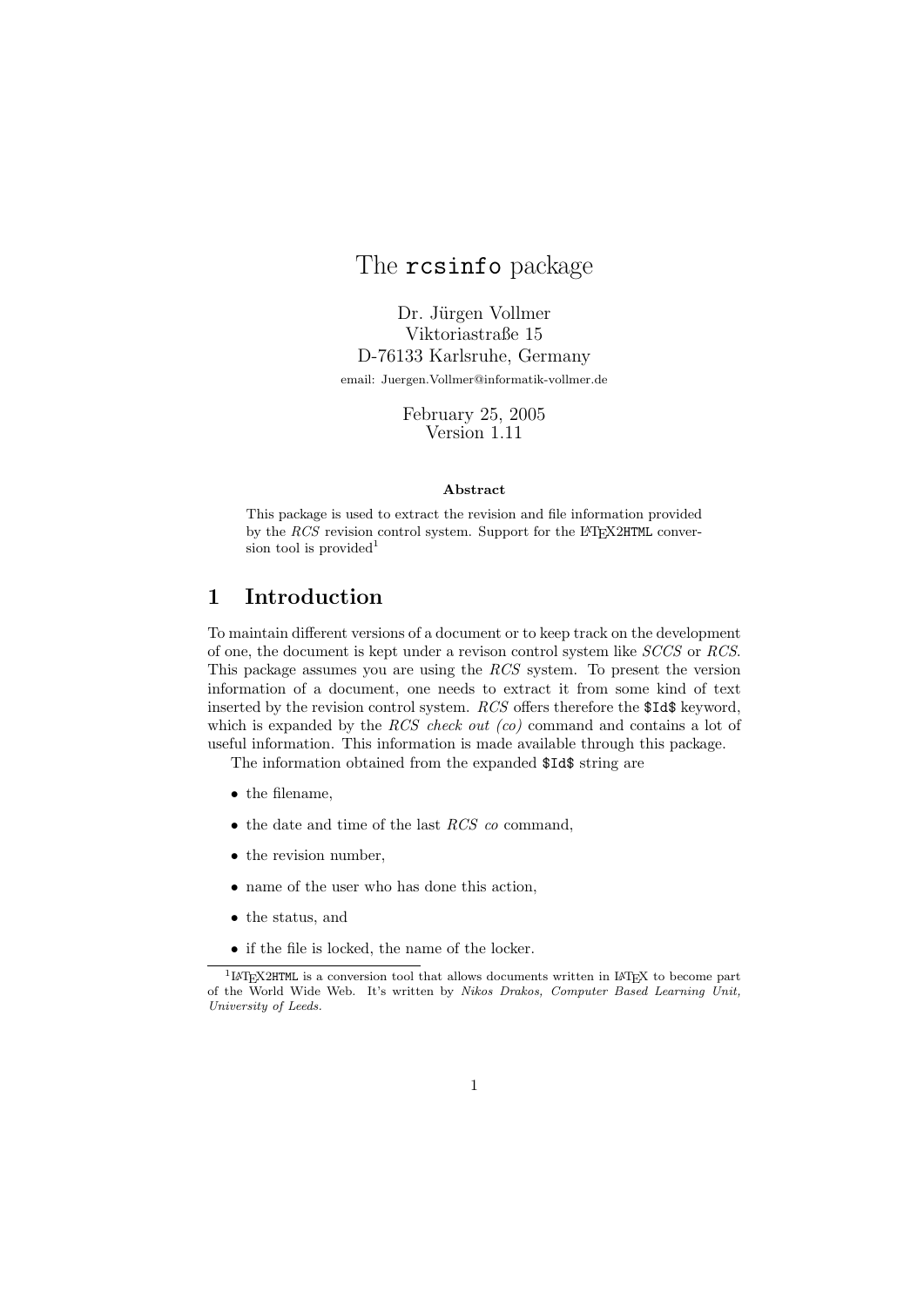For each of these items a macro is defined. When checking out a file, the RCS keywords should be contained in the checked out source. If the user wishes, the \today macro is redefined, so that it returns the RCS date.

Many thanks to Thomas Müller, aka Howie, who made the first TEX hack for cracking the  $Id$ \$ string<sup>2</sup>.

If you want to read about the implementation, put a  $\%$  before  $\Omega$ nly-Description in the code marked with <\*driver> in the file rcsinfo.dtx.

## 2 User Interface

#### 2.1 Options

Options for this package are:

today Set the date of \today to the date obtained by the RCS information. If the \$Id\$ string is not expanded (see below), the current date is used.

notoday Don't use the RCS date for \today.

fancy We use the fancyheadings package to fill the footline with  $RCS$  information: filename, revision-number, status and date.

If the fancyheadings package is not already loaded, it will be loaded by this package. To use the footnotes, put something like:

```
\pagestyle{fancyplain}
  \lhead[\fancyplain{}{\leftmark}]{\fancyplain{}{\thepage}}
  \rhead[\fancyplain{}{\thepage}]{\fancyplain{}{\rightmark}}
in the preamble.
```
fancyhdr We use the fancyhdr package to fill the footline with RCS information: filename, revision-number, status and date.

If the fancyhdr package is not already loaded, it will be loaded by this package. To use the footnotes, put something like:

\pagestyle{fancyplain} \fancyhead[RE,LO]{\leftmark} \fancyhead[LE,RO]{\thepage}

in the preamble.

- nofancy We don't define the footline. The fancyheadings / fancyhdr package is not loaded.
- scrpage2 Use the scrpage2 instead of fancyhdr. Thanks to Marcus Meyer <marmeyer@uni-muenster.de> for submitting the patch for this option.
- long If used together with fancy / fancyhdr the date string is printed in the long format as  $\cdot$  today returns it. If fancy / fancyhdr is not used, nothing.

<sup>2</sup>Thanks to Colin Marquardt <941etcm@gwfs.stud.fh-jena.de> testing the support of the fancyhdr option.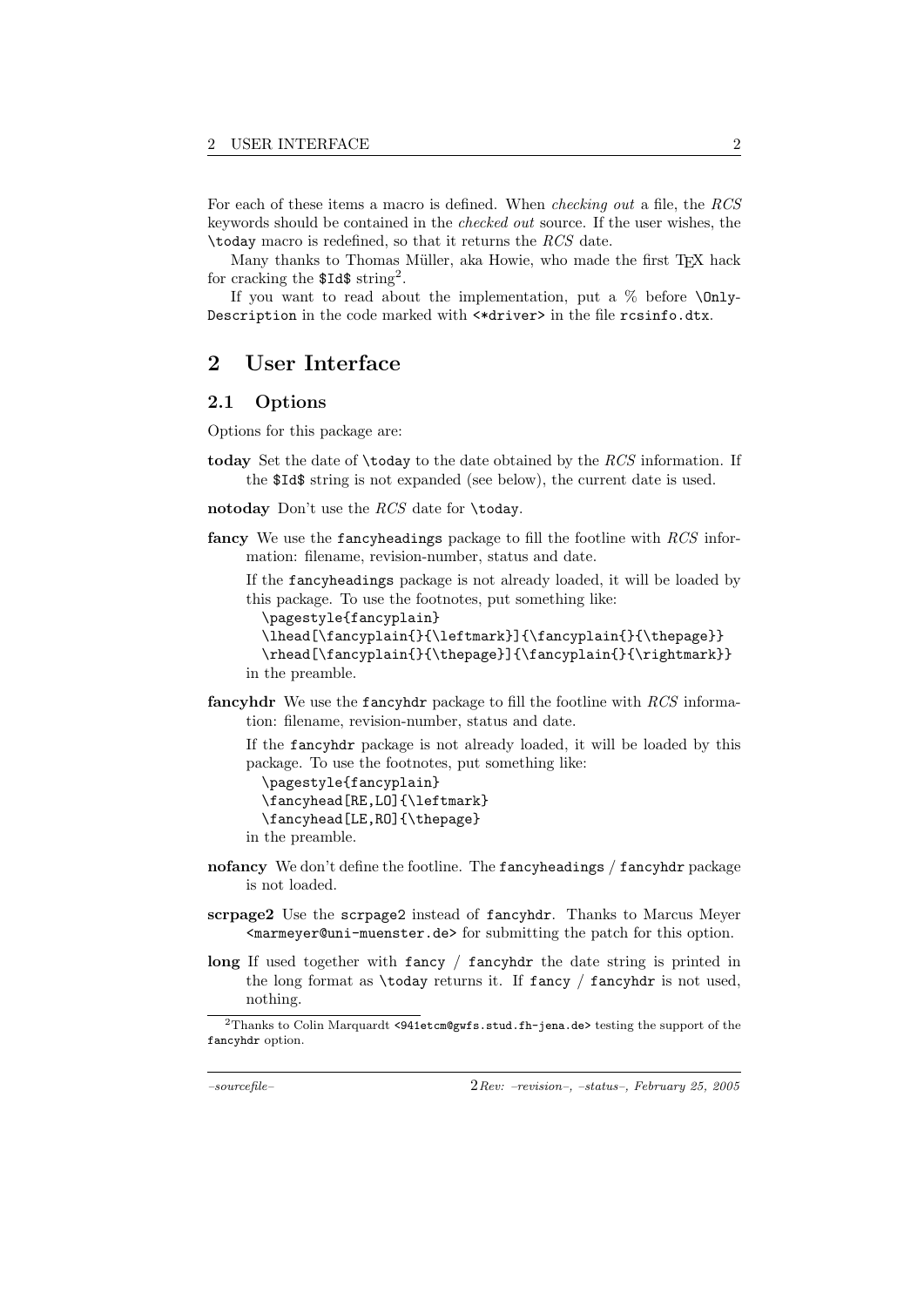- short If used together with fancy / fancyhdr the date string is printed in the short format  $YYYY/MM/DD$ . If fancy / fancyhdr is not used, nothing.
- datehyphen Usually the RCS file date has the format YYYY/MM/DD. Sometimes it is YYYY-MM-DD. The datehyphen switches the package to accept this date format.

If the babel package is used, the \today string is language dependent.

The default options are: today, long. In the configuration file  $\tau$ csinfo.cfg one of fancy heading packages may be set as a default option too.

#### 2.2 Commands

#### 2.2.1 Defining the RCS information

\rcsInfo There is only one macro to define the information: \rcsInfo. Since it must collaborate with RCS it has an "unusual" calling sequence: The arguments are surrouned by \$. The following arguments are valid:

 $\rcsInfo$ <sub>1951</sub>

\rcsInfo<sub>t</sub>\$Id:\$

 $\{\r \text{resInfo}_\text{u$Id:}_\text{u$file,}_\text{v$u$rev$}_\text{v$YWY/MM/DD$}_\text{u$hh:mm:ss$}_\text{v$urer$}_\text{u$stat$}_\text{u$lock$}_\text{u$}$  $\texttt{rcsInfo}$ <sub>u</sub>\$Id:<sub>u</sub>file,v<sub>u</sub>rev tYYYY/MM/DD thh:mm:ss towner tstat t\$

In the first two forms, RCS has not expanded the \$Id\$ string. This form will usually be used before the file is *checked in* the first time.

YYYY/MM/DD is a date, hh:mm:ss a time. Note: when you perform the RCS check out command, the \$1d\$ string is expanded by RCS automatically.

To take effect, \rcsInfo must follow the \begin{document}. If you are using multiple files for a document, you could place \rcsInfo at the beginning of each file, so the information from the current file is obtained (this is not valid, when translating with LAT<sub>E</sub>X2HTML, see below).

#### 2.2.2 Accessing the RCS information

There are the following macros to access the information provided by RCS. If RCS has not expanded the  $Ids$  string, or no \rcsInfo command is given, default values are returned.

| <b>\rcsInfoFile</b> | • The name of the source file, without the $RCS$ suffix , v. Default:<br>$--sourcefile--$                  |
|---------------------|------------------------------------------------------------------------------------------------------------|
| \rcsInfoRevision    | • The RCS revision number, of the <i>checked out</i> file. Default: $\text{-revision--}.$                  |
| \rcsInfoDate        | • The date in the form $YYYY/MM/DD$ , when the file was <i>checked out</i> .<br>Default: the current date. |
| \rcsInfoTime        | • The time, when the file was <i>checked out</i> . Default: $-\text{time}$ .                               |
| \rcsInfo0wner       | • The user name of the file owner. Default: $--$ owner--.                                                  |
|                     |                                                                                                            |

 $-sourcefile$  and  $3Rev: -revision-, -status-, February 25, 2005$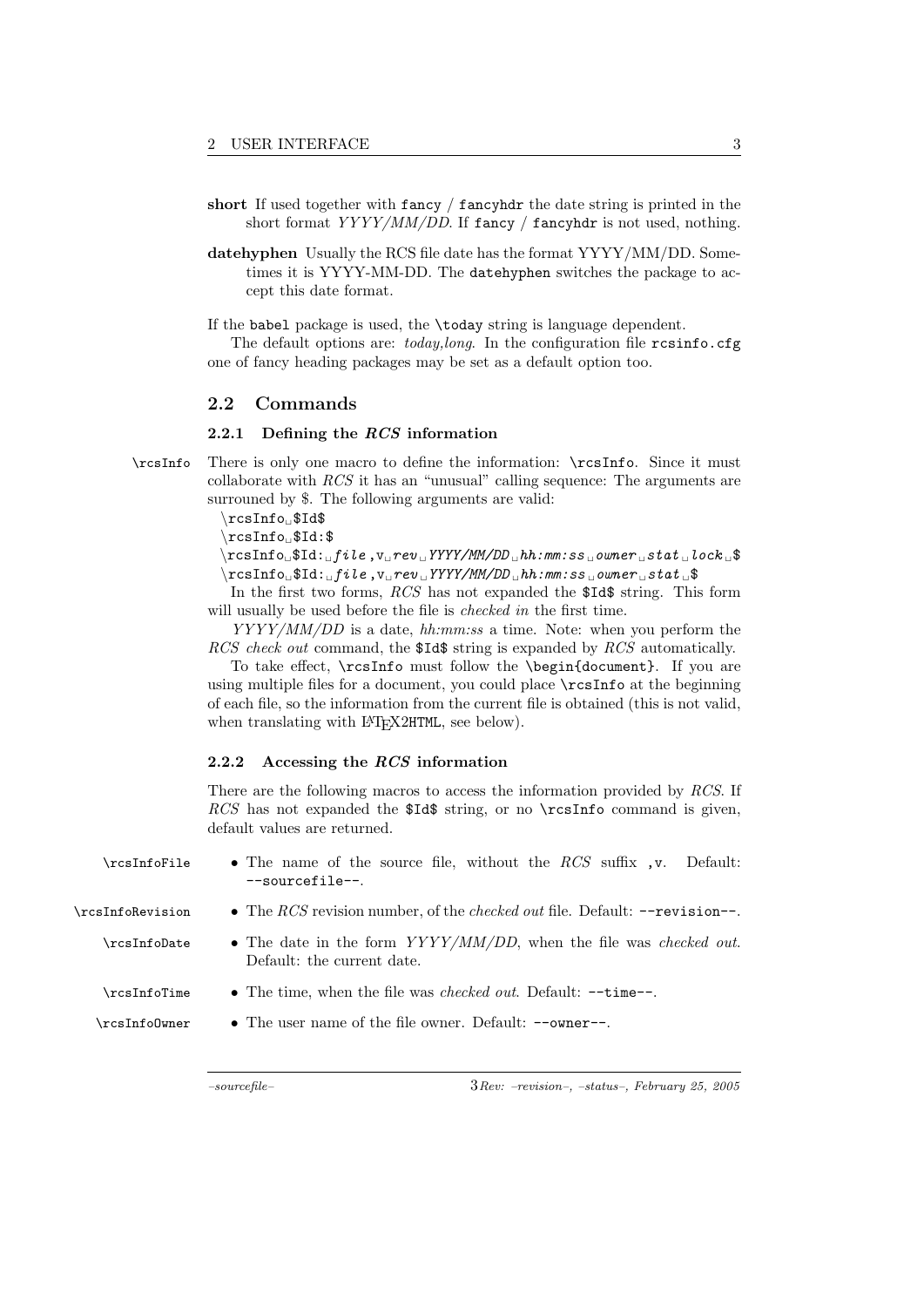- 
- 

- \rcsInfoStatus The stautus of the file, e.g. Exp. Default: --status--.
- \rcsInfoLocker If the file is locked, the user name of the locker. If the file is not locked: --not-locked--. Default: --locker--.
	- \rcsInfoYear The year YYYY of \rcsInfoDate. Default: the current year.
- $\cosh$  The month MM of  $\cosh$  Default: the current month.
	- \rcsInfoDay The day DD of \rcsInfoDate. Default: the current day.
- \rcsInfoLongDate The date in the form of \today when the file was checked out. This is language dependend. Default: the current date.

#### 2.3 LAT<sub>E</sub>X2HTML

When converting a LAT<sub>EX</sub> document to HTML using the LAT<sub>EX2</sub>HTML tool, it's possible to use the RCS information in the HTML document too. This functionality is offered by the extension file resinfo.perl which should be placed into the directory LATEX2HTML/styles. For more information have a look at the documentation of LAT<sub>E</sub>X2HTML.

An example is given in the file rcsinfo2html.tex.

### Notes

- Use at least version 99.1 release (March 30, 1999) of LAT<sub>E</sub>X2HTML.
- You should \usepackage{html}.
- You must run LAT<sub>EX</sub> on the input file before running LAT<sub>EX</sub>2HTML.
- In order to make LATFX2HTML read the .aux file, you must either:
	- call LATEX2HTML with the option -show\_section\_numbers or
	- $-$  include the .aux file explicitly in your LAT<sub>EX</sub>-source, by adding the lines in the preamble: \begin{htmlonly} \input{source.aux} \end{htmlonly} which requires \usepackage{html}.

If you don't do so, the \rcsInfo... commands give no value.

- If using the LAT<sub>E</sub>X2HTML tool, only the last  $\rctan f$  takes effect, e.g. if using several input files each having the \rcsInfo command, only the vales of the last included file are used. (If this is a serious problem for you, drop me a mail).
- If the fancy / fancyhdr option is given to the resinfo package, the date of the ADDRESS at the bottom of the HTML page is set to the RCS date.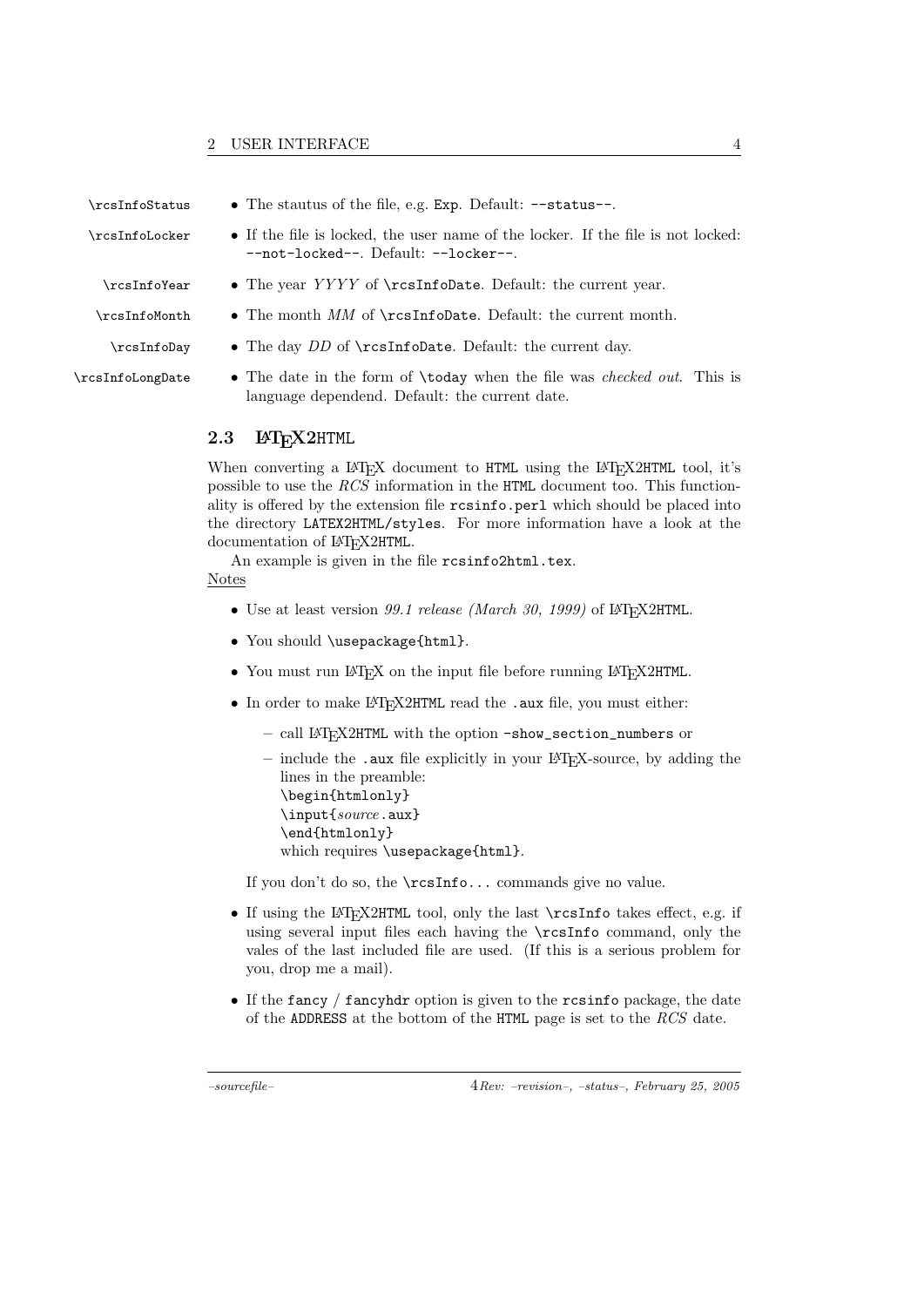• If you would like to set your own ADDRESS text, you should define a procedure, which sets perl \$main::ADDRESS variable in your local .latex2html initialization file. The routine may use the perl variables shown below. Assign a reference of this procdure to the perlvariable \$rcsinfo::SetAddressProc. E.g. if you have a perl routine &my\_address\_field, then \$rcsinfo::SetAddressProc = &my\_address\_field.

Here are the commands, the Perl-variables and their output:

| $IAT$ <sub>F</sub> X-command | perl variable       | Result for this file |
|------------------------------|---------------------|----------------------|
| \today                       | \$today             | February $25, 2005$  |
| \rcsInfoFile                 | \$rcsinfo::File     | -sourcefile-         |
| \rcsInfo0wner                | \$rcsinfo:: Owner   | $-$ owner $-$        |
| \rcsInfoStatus               | \$rcsinfo:: Status  | $-$ status $-$       |
| \rcsInfoLocker               | \$rcsinfo::Locker   | $-$ locker $-$       |
| \rcsInfoDate                 | \$rcsinfo::Date     | 2005/02/25           |
| \rcsInfoLongDate             | \$rcsinfo::LongDate | February 25, 2005    |
| \rcsInfoDay                  | \$rcsinfo::Day      | 25                   |
| \rcsInfoMonth                | \$rcsinfo:: Month   | 2                    |
| $\verb \rcosInfoYear $       | \$rcsinfo::Year     | 2005                 |

## 3 Examples

\rcsInfo not expanded, no colon

| \rcsInfo \$Id\$                      |               |                 |                   |
|--------------------------------------|---------------|-----------------|-------------------|
| $\chi$ rcsInfoFile -sourcefile-      |               | rcsInfoYear     | -2005             |
| rcsInfoRevision                      | -revision-    | rcsInfoMonth\   | -9.               |
| $\verb \rcosInfollate $              | 2005/02/25    | \rcsInfoDay     | 25                |
| $\verb \rcosInfoTime $               | $-$ time $-$  | rcsInfoLongDate | February 25, 2005 |
| rcsInfoOwner\                        | $-$ owner $-$ | \today          | February 25, 2005 |
| rcsInfoStatus                        | -status-      |                 |                   |
| $\chi$ rcsInfoLocker - $\rm{locker}$ |               |                 |                   |

\rcsInfo not expanded, having colon

| \rcsInfo \$Id:\$                     |               |                             |                   |
|--------------------------------------|---------------|-----------------------------|-------------------|
| $\verb \rcosInfoFile -sourcefile-$   |               | rcsInfoYear                 | -2005             |
| rcsInfoRevision                      | -revision-    | \rcsInfoMonth               | - 2               |
| $rcsInfoDate$ 2005/02/25             |               | rcsInfoDay                  | 25                |
| $\verb \rcosInfoTime $               | -time-        | rcsInfoLongDate             | February 25, 2005 |
| rcsInfoOwner\                        | $-$ owner $-$ | $\mathrm{\backslash today}$ | February 25, 2005 |
| rcsInfoStatus                        | -status-      |                             |                   |
| $\chi$ rcsInfoLocker - $\rm{locker}$ |               |                             |                   |

\rcsInfo without locker

\rcsInfo \$Id: rcsinfo.dtx,v 1.7 2005/02/25 08:37:03 vollmer draft \$